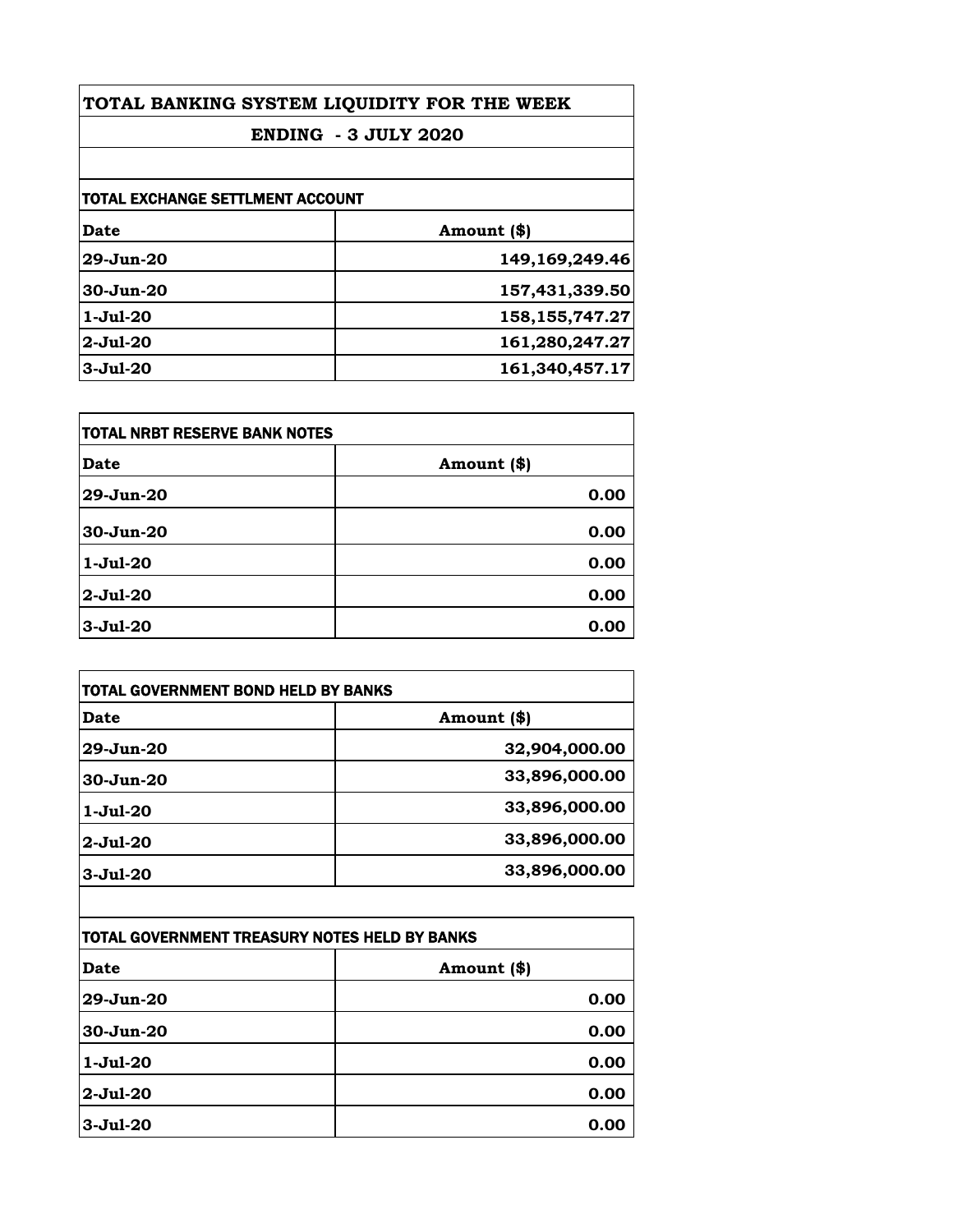| TOTAL BANKING SYSTEM LIQUIDITY FOR THE WEEK<br><b>ENDING - 10 JULY 2020</b> |                |                                         |             |
|-----------------------------------------------------------------------------|----------------|-----------------------------------------|-------------|
|                                                                             |                | <b>TOTAL EXCHANGE SETTLMENT ACCOUNT</b> |             |
|                                                                             |                | Date                                    | Amount (\$) |
| $6 - Ju1 - 20$                                                              | 161,556,277.02 |                                         |             |
| $7 - Ju1 - 20$                                                              | 164,040,467.92 |                                         |             |
| $8 - Ju1 - 20$                                                              | 166,407,124.79 |                                         |             |
| $9 - Ju1 - 20$                                                              | 168,981,951.68 |                                         |             |
| 10-Jul-20                                                                   | 170,018,832.08 |                                         |             |

| <b>TOTAL NRBT RESERVE BANK NOTES</b> |             |
|--------------------------------------|-------------|
| <b>Date</b>                          | Amount (\$) |
| $6 - Jul - 20$                       | 0.00        |
| $7 - Jul - 20$                       | 0.00        |
| $8 - Ju1 - 20$                       | 0.00        |
| $9-Jul-20$                           | 0.00        |
| 10-Jul-20                            | 0.00        |

| <b>TOTAL GOVERNMENT BOND HELD BY BANKS</b> |               |
|--------------------------------------------|---------------|
| Date                                       | Amount (\$)   |
| $6 - Ju1 - 20$                             | 33,896,000.00 |
| $7-Ju1-20$                                 | 33,896,000.00 |
| $8 - Ju1 - 20$                             | 33,896,000.00 |
| $9 - Ju1 - 20$                             | 33,896,000.00 |
| 10-Jul-20                                  | 33,896,000.00 |
|                                            |               |

| TOTAL GOVERNMENT TREASURY NOTES HELD BY BANKS |             |
|-----------------------------------------------|-------------|
| <b>Date</b>                                   | Amount (\$) |
| $6 -$ Jul $-20$                               | 0.00        |
| $7-Ju1-20$                                    | 0.00        |
| $8 - Ju1 - 20$                                | 0.00        |
| $9-Jul-20$                                    | 0.00        |
| $10 -$ Jul $-20$                              | 0.00        |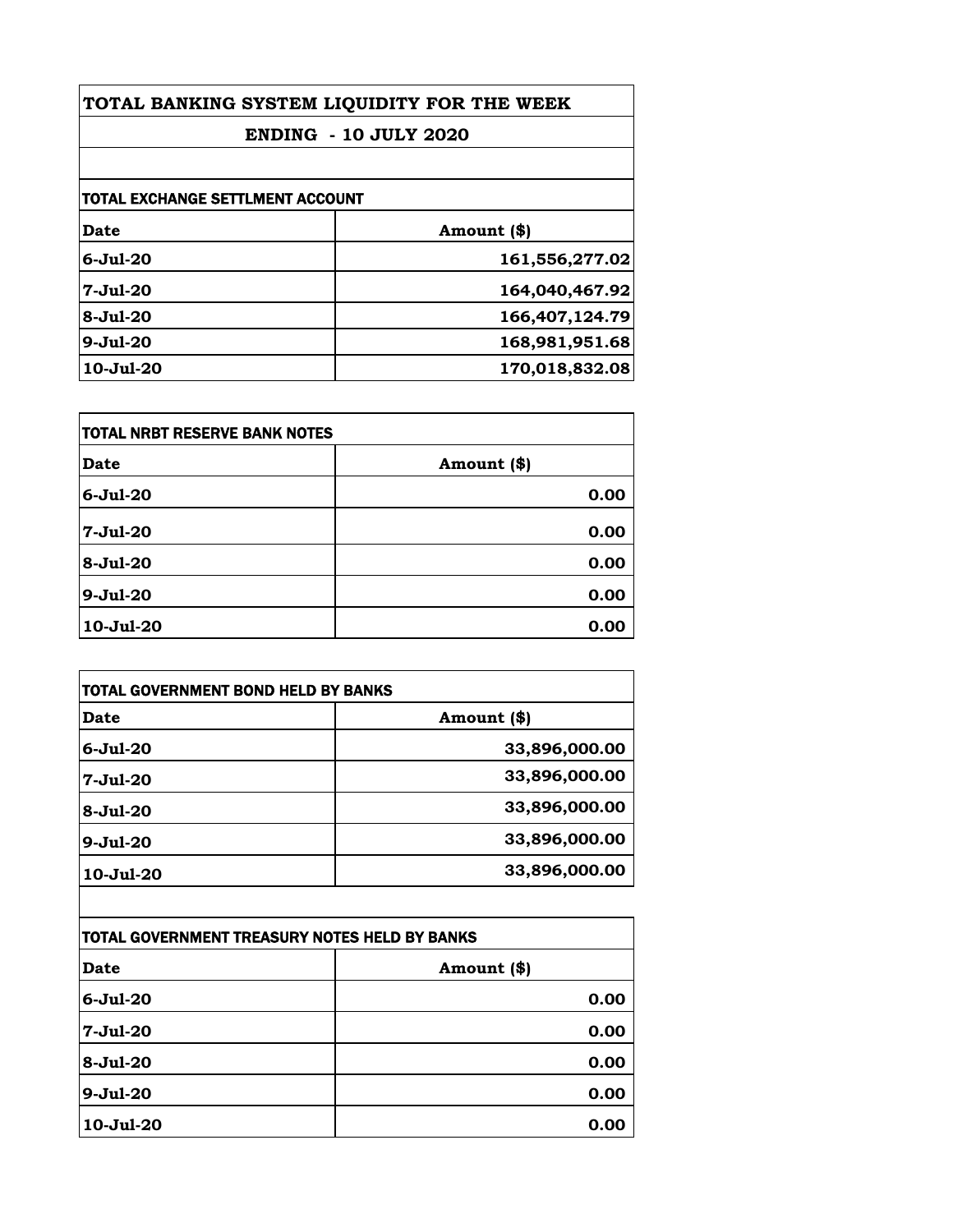| TOTAL BANKING SYSTEM LIQUIDITY FOR THE WEEK |                |
|---------------------------------------------|----------------|
| <b>ENDING - 17 JULY 2020</b>                |                |
|                                             |                |
| TOTAL EXCHANGE SETTLMENT ACCOUNT            |                |
| Date                                        | Amount (\$)    |
| $13-Jul-20$                                 | 171,019,193.30 |
| 14-Jul-20                                   | 168,285,902.72 |
| 15-Jul-20                                   | 167,307,578.84 |
| 16-Jul-20                                   | 168,846,556.38 |
| 17-Jul-20                                   | 169,783,713.50 |

| TOTAL NRBT RESERVE BANK NOTES |             |
|-------------------------------|-------------|
| Date                          | Amount (\$) |
| 13-Jul-20                     | 0.00        |
| 14-Jul-20                     | 0.00        |
| 15-Jul-20                     | 0.00        |
| 16-Jul-20                     | 0.00        |
| 17-Jul-20                     | 0.00        |

| TOTAL GOVERNMENT BOND HELD BY BANKS |               |
|-------------------------------------|---------------|
| Date                                | Amount (\$)   |
| 13-Jul-20                           | 33,896,000.00 |
| 14-Jul-20                           | 33,896,000.00 |
| 15-Jul-20                           | 33,896,000.00 |
| 16-Jul-20                           | 33,896,000.00 |
| 17-Jul-20                           | 33,896,000.00 |

| TOTAL GOVERNMENT TREASURY NOTES HELD BY BANKS |             |
|-----------------------------------------------|-------------|
| Date                                          | Amount (\$) |
| 13-Jul-20                                     | 0.00        |
| 14-Jul-20                                     | 0.00        |
| 15-Jul-20                                     | 0.00        |
| 16-Jul-20                                     | 0.00        |
| 17-Jul-20                                     | 0.00        |

**Prepared by**

**Checked By:**

**Verified by:**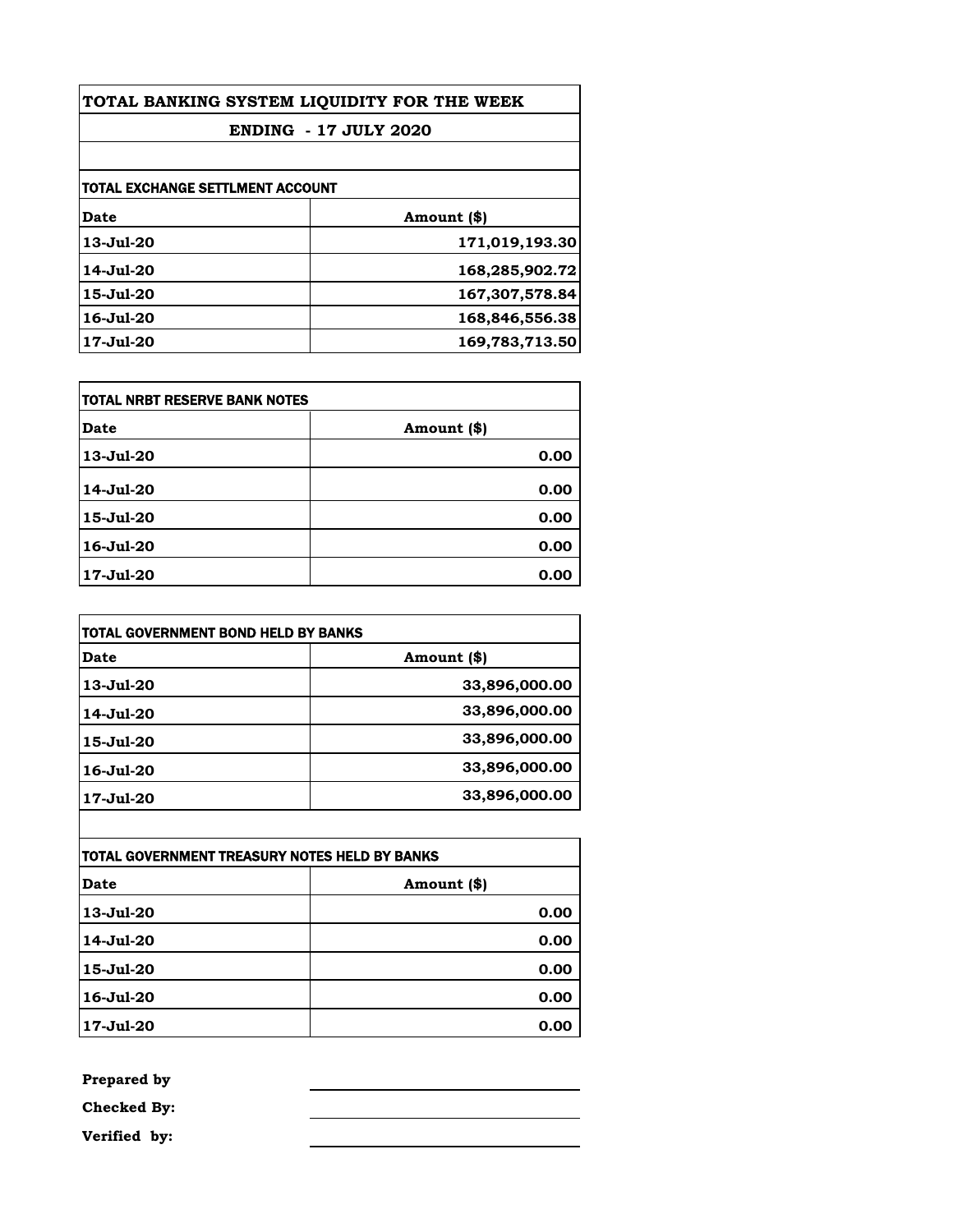| TOTAL BANKING SYSTEM LIQUIDITY FOR THE WEEK<br><b>ENDING - 24 JULY 2020</b> |                |
|-----------------------------------------------------------------------------|----------------|
|                                                                             |                |
| <b>TOTAL EXCHANGE SETTLMENT ACCOUNT</b>                                     |                |
| Date                                                                        | Amount (\$)    |
| 20-Jul-20                                                                   | 169,739,521.93 |
| $21 - Jul - 20$                                                             | 168,638,845.48 |
| $22 -$ Jul-20                                                               | 169,562,314.72 |
| 23-Jul-20                                                                   | 172,491,378.72 |
| 24-Jul-20                                                                   | 173,153,001.35 |

| <b>TOTAL NRBT RESERVE BANK NOTES</b> |             |
|--------------------------------------|-------------|
| Date                                 | Amount (\$) |
| 20-Jul-20                            | 0.00        |
| 21-Jul-20                            | 0.00        |
| 22-Jul-20                            | 0.00        |
| 23-Jul-20                            | 0.00        |
| 24-Jul-20                            | 0.00        |

| <b>TOTAL GOVERNMENT BOND HELD BY BANKS</b> |               |
|--------------------------------------------|---------------|
| Date                                       | Amount (\$)   |
| $20 - Ju1 - 20$                            | 33,896,000.00 |
| $21 - Jul - 20$                            | 33,896,000.00 |
| $22 -$ Jul $-20$                           | 33,896,000.00 |
| $23 - Jul - 20$                            | 33,896,000.00 |
| $24 - Jul - 20$                            | 33,896,000.00 |

| TOTAL GOVERNMENT TREASURY NOTES HELD BY BANKS |             |
|-----------------------------------------------|-------------|
| <b>Date</b>                                   | Amount (\$) |
| 20-Jul-20                                     | 0.00        |
| 21-Jul-20                                     | 0.00        |
| 22-Jul-20                                     | 0.00        |
| 23-Jul-20                                     | 0.00        |
| 24-Jul-20                                     | 0.00        |